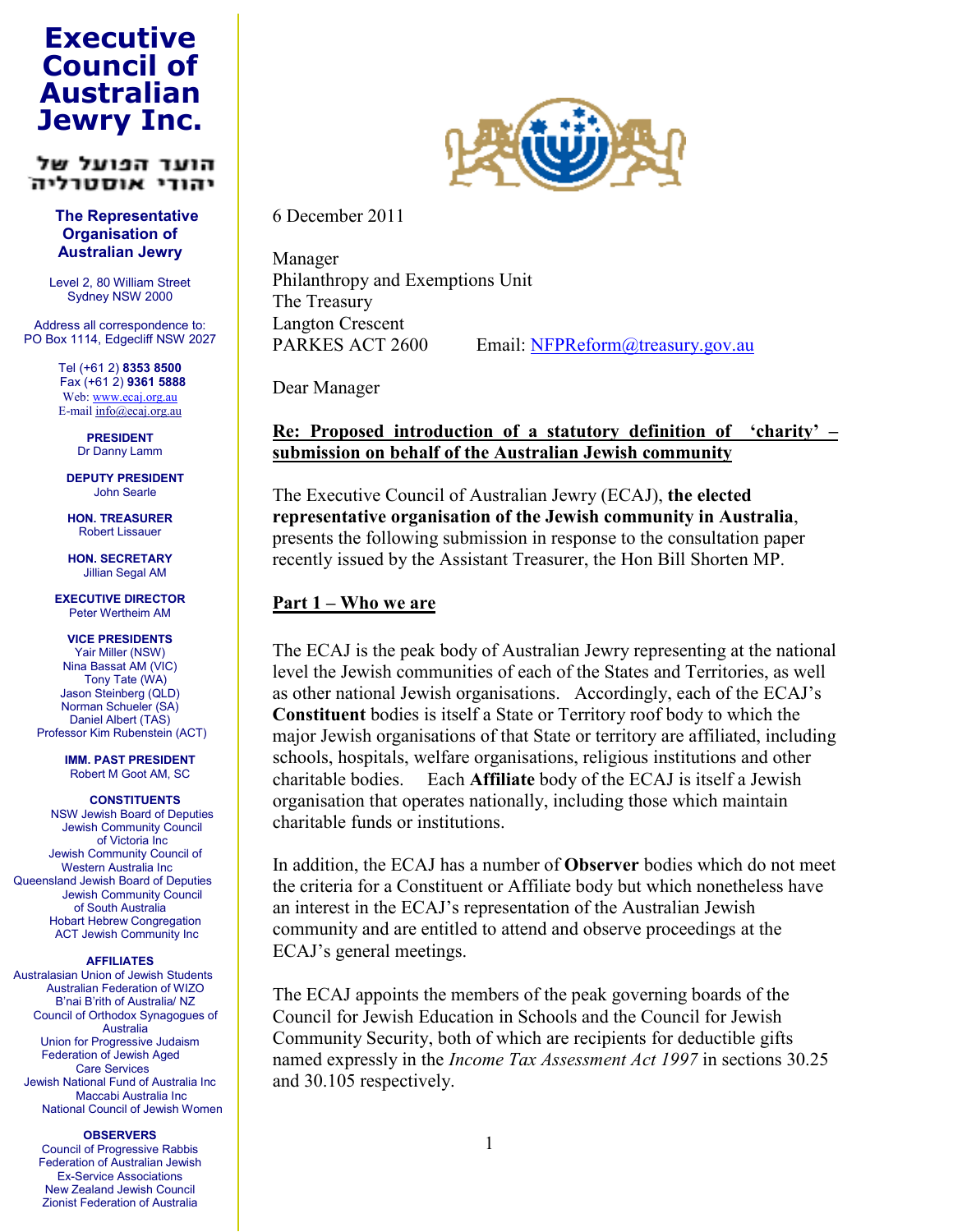As well as representing the Jewish community to government and to the general public, the ECAJ is a partner of other ethnic communities and other faith communities in Australia with which it engages in regular dialogue. It also participates in Human Rights consultations hosted by the Department of Foreign Affairs and the Department of the Attorney-General and the community consultations on Australia's Humanitarian Program conducted by the Minister for Immigration and Citizenship.

 The ECAJ also represents the Australian Jewish community internationally, most notably at the World Jewish Congress to which diaspora Jewish communities all over the world are affiliated. A summary of the ECAJ's representative roles follows.

#### The **ECAJ's** Constituents are:

- The Jewish Community Council of Victoria Inc.
- The New South Wales Jewish Board of Deputies
- • The Jewish Community Council of Western Australia Inc.
- • The Queensland Jewish Board of Deputies
- The Jewish Community Council of South Australia
- • The Hobart Hebrew Congregation Inc.
- The **ACT** Jewish Community Inc.

#### The **ECAJ's** Affiliates are:

- The Australasian Union of Jewish Students
- The Union for Progressive Judaism
- Australian Federation of WIZO (Women's International Zionist Organisation)
- The Federation of Australian JewishCare
- Maccabi Australia Incorporated
- National Council of Jewish Women of Australia Limited
- B'nai B'rith Australia/New Zealand
- The Jewish National Fund of Australia Inc.
- Council of Orthodox Synagogues of Australia

#### The **ECAJ's** Observer Organisations are:

- Council of Progressive Rabbis
- Federation of Australian Jewish Ex-Service Associations
- The New Zealand Jewish Council
- The Zionist Federation of Australia

#### The **ECAJ** is a partner in:

- The Australian National Dialogue of Christians, Muslims and Jews (with the <u>National Council of Churches in Australia</u> and the <u>Australian</u> <u>Federation of Islamic Councils</u>). Together, we co-ordinated the <u>Journey</u> <u>of Promise</u>
- The Australian Partnership of Ethnic and Religious Organisations (convened by the Federation of Ethnic Communities Councils of Australia)
- The Uniting Church in Australia / ECAJ National Dialogue
- The Conversation of the **Australian Catholic Bishops Committee** and Australian Jewry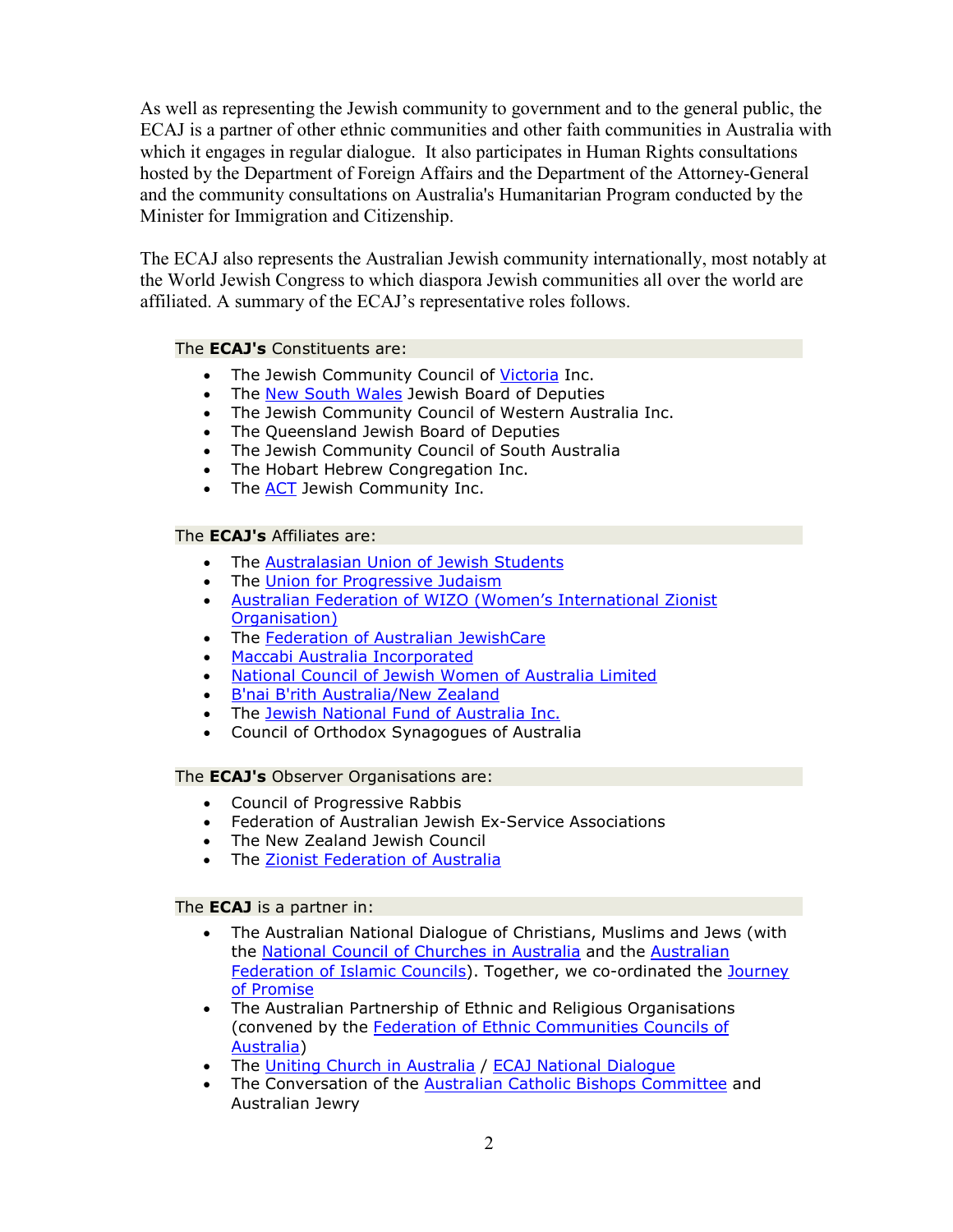- The National Non-Government Organisation Coalition Against Racism
- **Faith Communities for Reconciliation**
- ... and a number of other Australian-based community alliances.

The **ECAJ** participates in:

- Human Rights consultations hosted by the Department of Foreign Affairs and the Department of the Attorney-General.
- • Community consultations on Australia's Humanitarian Program conducted by the Department of Immigration and Citizenship

The **ECAJ** is the Australian Affiliate of:

- The World Jewish Congress
- The Commonwealth Jewish Council
- The Euro-Asian Jewish Congress
- The Conference on Jewish Material Claims Against Germany
- The **Memorial Foundation for Jewish Culture**

#### **Part 2 – The Consultation Questions**

#### **Question 1: Are there any issues with amending the 2003 definition to replace the 'dominant purpose' requirement with the requirement that a charity have an exclusively charitable purpose?**

We would answer 'Yes' to this question. Both the Charities Bill  $2003<sup>1</sup>$  and the relevant Australian Tax Office Tax Ruling, TR 2011/D2<sup>2</sup>, define an entity or fund as charitable if, *inter alia,* its dominant purpose is charitable in the technical legal sense. Both documents also define 'dominant purpose' in a way that permits the entity or fund to have other purposes that further or are in aid of, and are ancillary or incidental to, its purposes that are charitable. $3$ 

 Accordingly, there appears to be no difference between the two documents as regards the substance of the purpose requirement for charities. The difference is one of nomenclature. TR 2011/D2 characterises the purpose requirement as a 'sole purpose' requirement rather than as a 'dominant purpose' requirement even though it expressly acknowledges that a charity might properly have a purpose that is 'incidental or ancillary to a charitable purpose if it tends to assist, or naturally goes with, the achievement of the charitable purpose<sup>,4</sup>.

  TR 2011/D2 uses the expression 'sole purpose' '*because the only purposes a charitable institution can have are charitable purposes or purposes incidental or ancillary to charitable purposes. It also helps avoid misunderstandings that can arise because of different usages*

  $<sup>1</sup>$  At section 4.</sup>

<sup>&</sup>lt;sup>1</sup> At section 4.<br><sup>2</sup> At paragraph 25.

<sup>&</sup>lt;sup>2</sup> At paragraph 25.<br><sup>3</sup> Charities Bill 2003 at section 6(1); TR 2011/D2 at paragraphs 26 and 27. <sup>3</sup> Charities Bill 2003 at section 6(1); TR 2011/D2 at paragraphs 26 and 27.<br><sup>4</sup> At paragraph 27.

 $4$  At paragraph 27.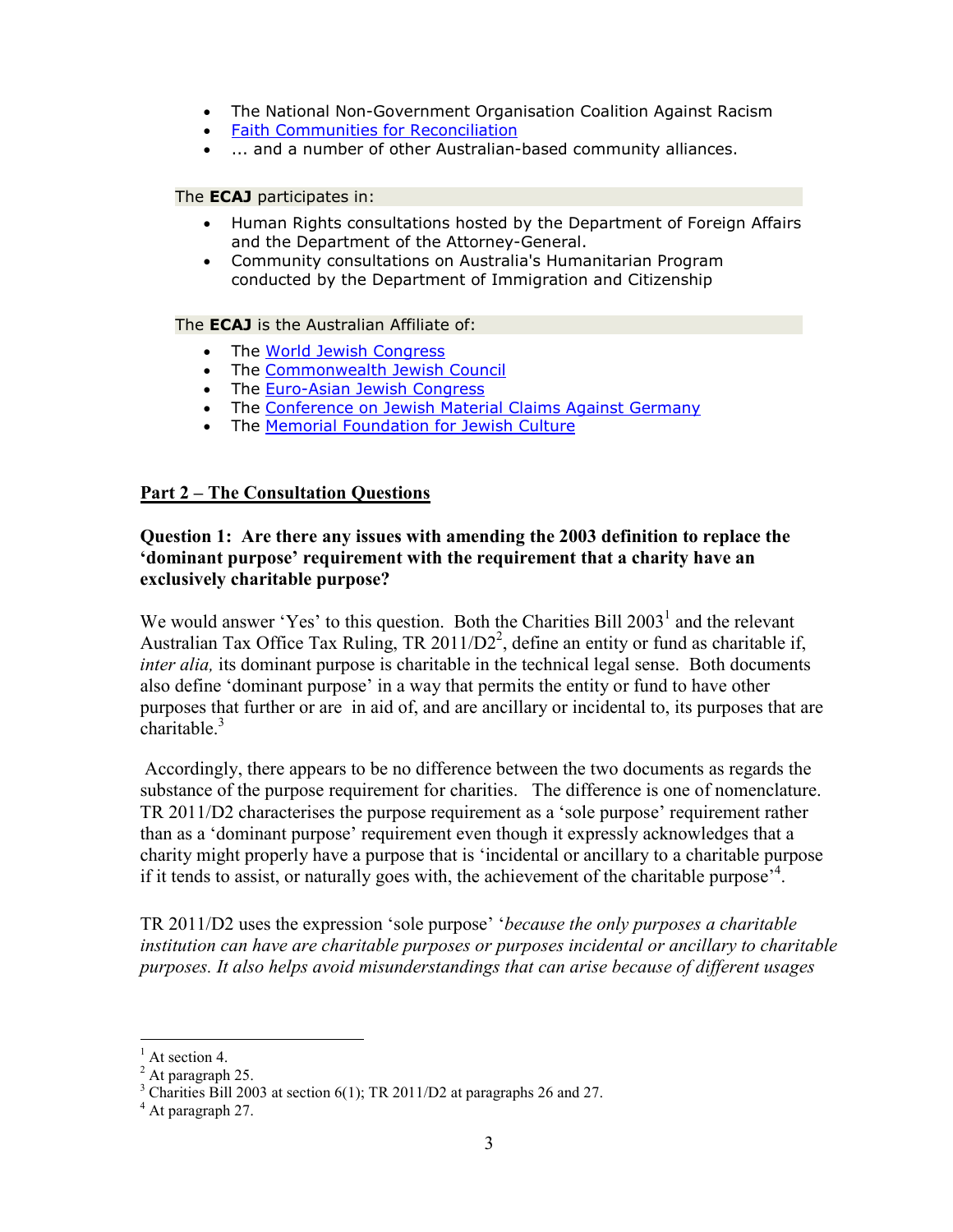# (especially in a taxation context) of various terms that have been used by the courts to  *describe the required purpose*.'<sup>5</sup>

 Our view is that the use of the expression 'sole purpose' to describe what is, in substance, a dominant purpose requirement which permits non-charitable incidental or ancillary purposes, will be more likely to create than avoid misunderstandings. On the other hand, the exposition of the meaning of 'dominant purpose' in TR 2011/D2 may be useful if it expressly permits incidental or ancillary purposes to the full extent set out in that Tax Ruling.

 We agree that the law should strive for clarity and to that end recommend that in any new legislation on the subject:

- (i) the expression 'dominant purpose' should be retained;
- (ii) the substance of paragraphs 25 to 28 of TR 2011/D2 should be included in the body of the legislation;
- (iii) the legislation should thus expressly provide that an entity or fund is not precluded from being a charity only because one or more of its purposes is not charitable, if that purpose is, or those purposes are, incidental or ancillary (including subsidiary, subordinate or concomitant) to a charitable purpose, in accordance with paragraphs 27 to 28, 164 to 168 and end note [27] of TR 2011/D2.

# **Question 2: Does the decision by the New South Wales Administrative Tribunal** provide sufficient clarification on the circumstances when a peak body can be a charity  **or is further clarification required?**

 Our view is that further clarification is required, and further elaboration. The range of support services that may be provided to charities should be expanded. Also, the legislation should expressly provide that a body whose dominant purpose is to enhance the effectiveness or viability of charitable organisations by providing them, on a not-for-profit basis, with educational, mentoring, advocacy, fundraising, planning, financial, investment or other support services is itself a charitable institution. This should be one way (albeit not the only way) of establishing the required degree of integration and commonality of purpose between the supporting body and the charity or charities to which the support is provided. The legislation should expressly acknowledge that there is no requirement that the supporting body provide benefits or services directly to the public.

# Question 3. Are any changes required to the Charities Bill 2003 to clarify the meaning  **of 'public' or 'sufficient section of the general community'?**

We would answer 'Yes' to this question. If there is to be an explicit 'public benefit' test in any proposed legislation, and there may not need to be one, some definition of that expression will be necessary. For the sake of clarity and ease of reference, the definition, including the meaning of 'public', should be explicated in the legislation itself. The core

  $<sup>5</sup>$  At paragraph 5.</sup>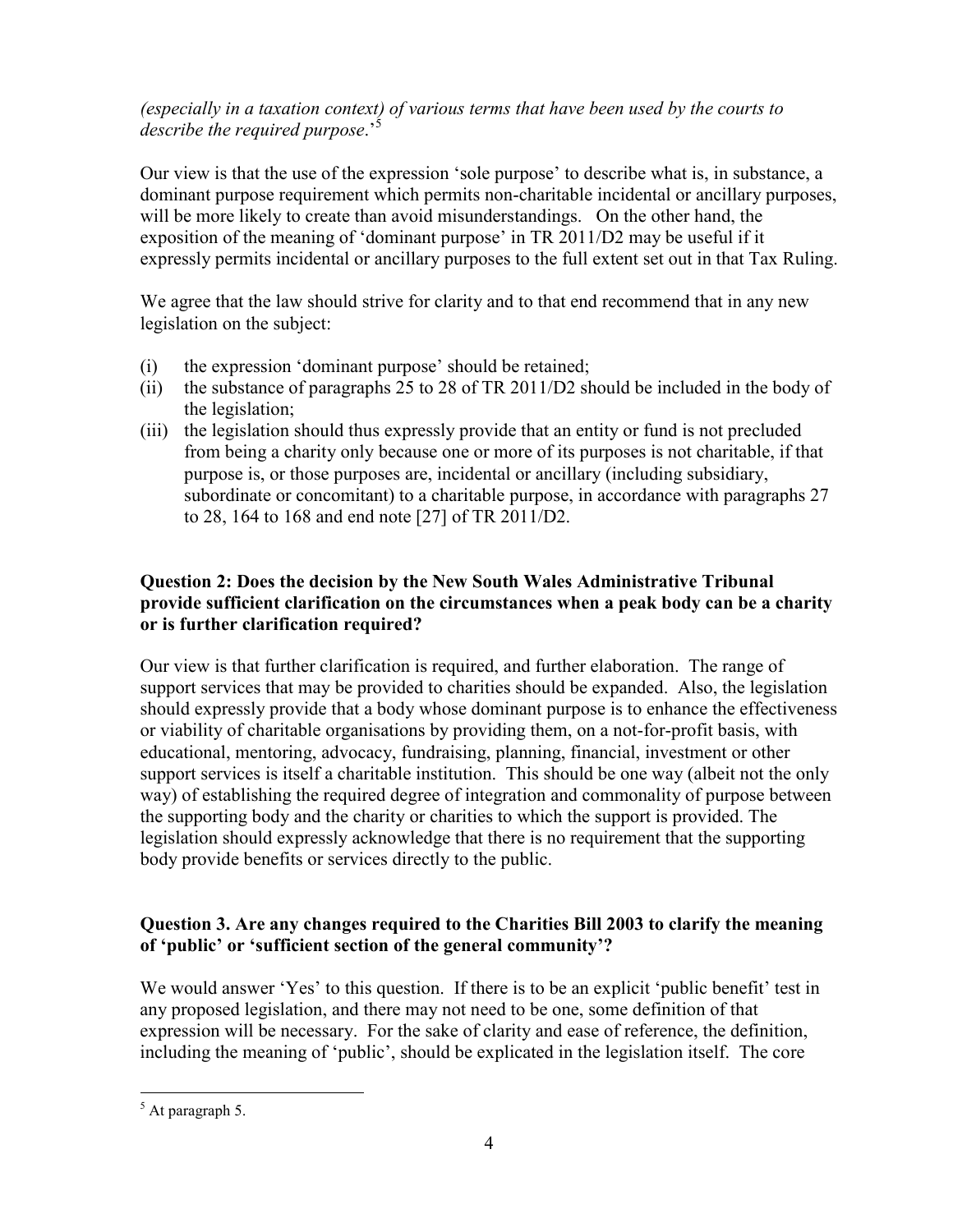definition – that an entity or fund is for the public benefit only if it is directed to the benefit of the general community or to a sufficient section of the general community – is unobjectionable provided that the meaning of 'a sufficient section of the general community' is also defined in the legislation.

 The Charities Bill 2003 provided that a purpose is not directed to the benefit of a sufficient section of the public if the people to whose benefit it is directed are numerically negligible.<sup>6</sup> We strongly object to any definition of 'a sufficient section of the public' that is based exclusively on numerical criteria. We share the concerns summarized in paragraph 64 of the Consultation Paper.

 In addition we are concerned that a definition of 'public' based solely on numerical criteria would exclude organisations which provide benefits such as aged care and education on a not for profit basis to any members of numerically small religious and ethnic communities who need them, especially if those benefits are tailored to meet the specific religious and/or cultural needs of those communities. Any such exclusion would appear to run counter to the government's policies on multiculturalism and social inclusion especially if, applying the same exclusively numerical criteria, the provision of the same kinds of benefits to members of numerically large religious and ethnic communities would satisfy the 'sufficient section of the public' criterion.

 The legislation should therefore provide specifically that the benefit need not be for the whole community, and that limiting beneficiaries to any members of a community group, whether large or small in numbers, who need and are in a position to avail themselves of such benefits, is not of itself inconsistent with the required 'public' element. The legislation should expressly declare that the provision of culturally appropriate benefits to any members of numerically small religious and ethnic communities who need them satisfies the 'public' criterion.

# **Question 4: Are changes to the Charities Bill 2003 necessary to ensure beneficiaries with family ties (such as native title holders) can receive benefits from charities?**

We make no submission in answer to this question.

Question 5. Could the term 'for the public benefit' be further clarified, for example, by  **including additional principles outlined in ruling TR 2011/D2 or as contained in the Scottish, Ireland and Northern Ireland definitions or in the guidance material of the Charities Commission of England and Wales?**

 **Question 6. Would the approach taken by England and Wales of relying on the common law and providing guidance on the meaning of public benefit, be preferable on the grounds it provides greater flexibility?**

  $6$  Subsection 7(2).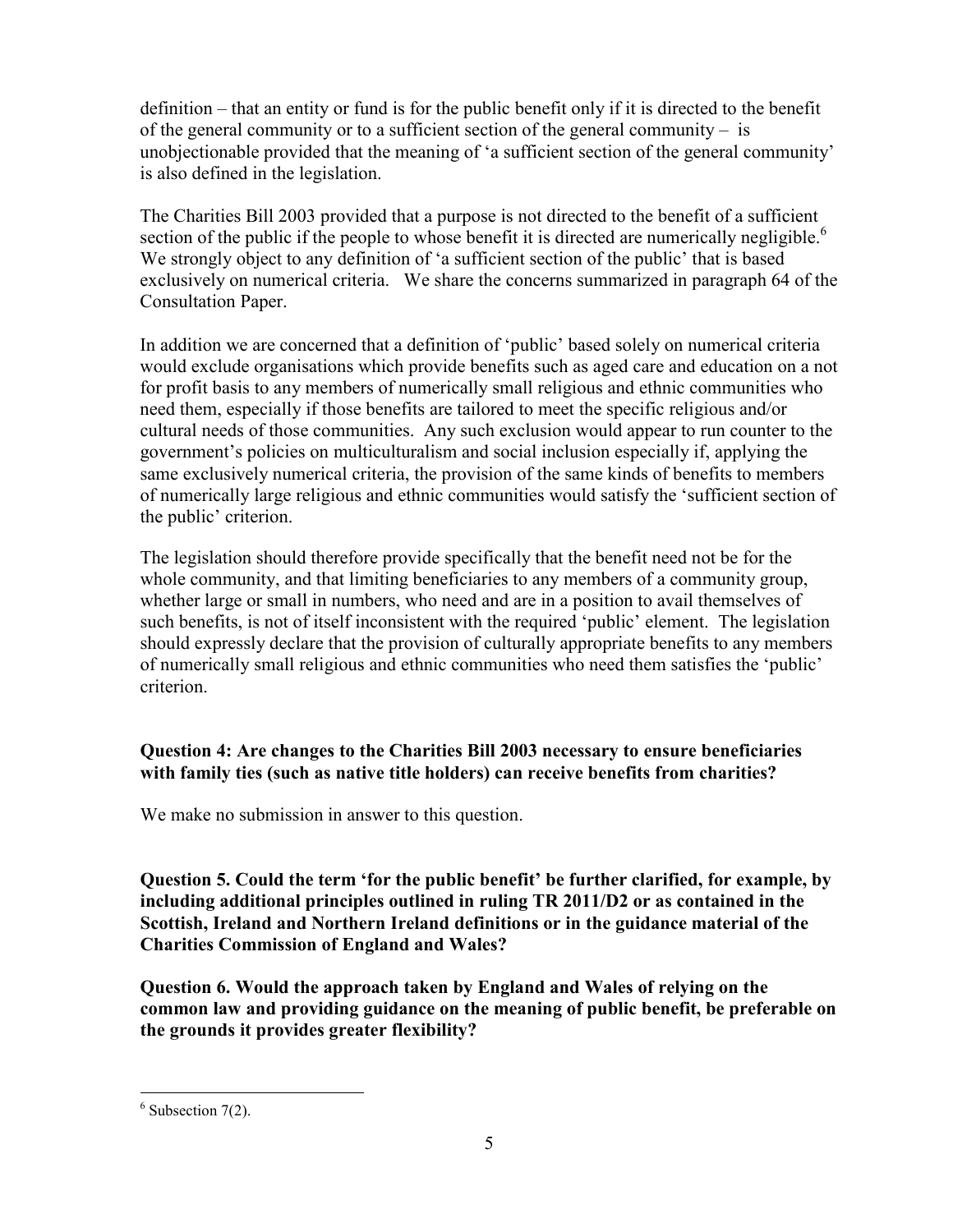We would answer 'Yes' to question 5 and 'No' to question 6. It is appropriate that a concept as broad as 'public benefit', if adopted, should have a definition that is sufficiently inclusive and flexible to accommodate existing and evolving community standards as to what constitutes the common good. However, we believe that an appropriately flexible definition can and should be incorporated in the legislation, instead of relying on case law.

 In our view the technique adopted by the Charity Commission for England and Wales (that is issuing a written 'guidance' in pursuance of its public benefit objective) is a significantly less  satisfactory alternative because such documents tend to be treated as *de facto* legislation by courts and lawyers in any event in the way they are interpreted and applied, but without having had the scrutiny and input of community values of the Parliament.

We believe there is merit in enacting the substance of paragraphs 117 of TR 2011/D2 into law. That is, if there is to be a public benefit requirement, the legislation should specify that:

- $(i)$  it consists of two elements: (a) there has to be a 'value or benefit', and (b) the value or benefit has to be for the community or a sufficient section of the community (as to which see our response to Consultation Question 3);
- (ii) the public benefit requirement is deemed to have been met in certain types of cases, such as when the purpose is the relief of poverty or otherwise as is specified in the legislation (or in regulations), but must otherwise be demonstrated; and
- (iii) the public benefit requirement is deemed not to have been met if the entity or fund is carried on for the private pecuniary profit of any individual or individuals.

 The explication of the meaning of 'value or benefit' in paragraphs 118 to 122 of TR 2011/D2 should also be enacted into law. In particular we support a definition of 'value or benefit' that looks to the 'worth, advantage, utility, importance or significance' of the benefit provided. We would oppose the inclusion of a separate 'practical utility' requirement, as proposed in the Charities Bill 2003, as unduly restrictive and potentially confusing.

 Finally, and importantly, we would oppose the introduction of any legislative or regulatory provision or guidance that would require an independent school to ensure that people who cannot afford to pay the school's fees have an opportunity to benefit in a way that relates to the school's charitable aims. In effect this would make the provision of subsidies in one form or another mandatory.

Although all of the Jewish day schools in Australia are not-for-profit bodies that continue to provide subsidies for students from disadvantaged families, it would be wrong in our view to make such provision mandatory without regard to each school's financial capacity to provide such benefits from time to time, and without regard to the varying sources of funds available to different schools. Independent schools have an obligation to operate in a financially responsible manner and the government should not impose additional burdens on them that may adversely affect their capacity to do so.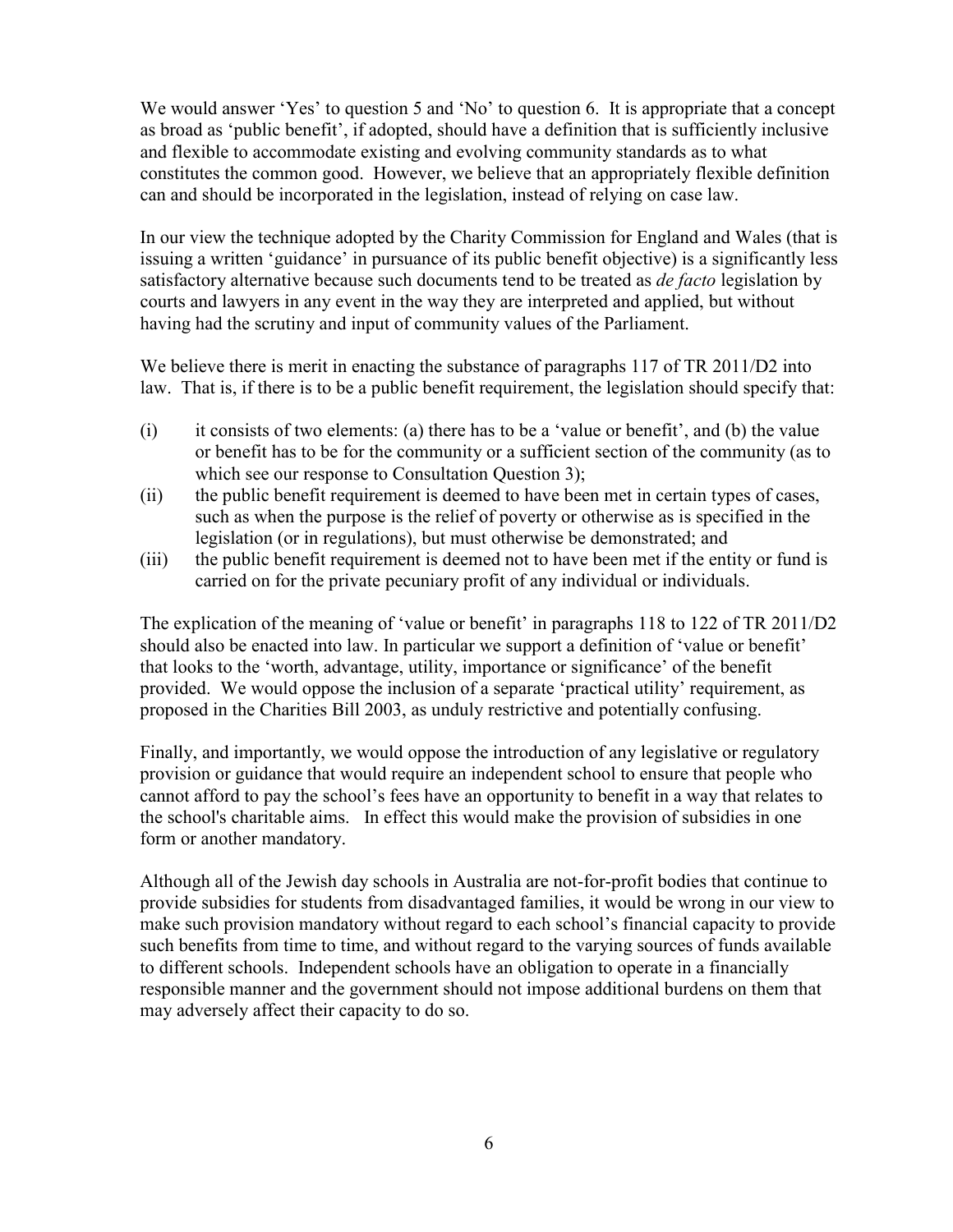Question 7. What are the issues with requiring an existing charity or an entity seeking  **approval as a charity to demonstrate they are for the public benefit?**

 **Question 8. What role should the ACNC have in providing assistance to charities in demonstrating this test, and also in ensuring charities demonstrate their continued meeting of this test?**

### Question 9. What are the issues for entities established for the advancement of religion  **or education if the presumption of benefit is overturned?**

 With regard to bodies that have been established for the relief of poverty, the advancement of education or the advancement of religion (whether they are existing charities or entities seeking approval as charities), we are opposed to the introduction of a new requirement that they demonstrate that they are for the public benefit. We support the maintenance of the existing presumption of public benefit for such bodies. There is simply no evidence of widespread abuse of this presumption. In the rare cases when such an abuse is suspected to have occurred, the government already has the power to require the charity in question to demonstrate that its objects are for the public benefit.

 Overturning the presumption and requiring such bodies in every case to demonstrate that they are for the public benefit would impose additional compliance costs on such bodies and thus reduce the funds they have available to meet their core purposes. This would be especially onerous for small charitable organizations run by dedicated volunteers who lack the necessary skills or resources to access expert professional services that would enable them to meet the additional compliance burden. Assurances that only some charities may incur some minor initial compliance costs in demonstrating that they are providing a public benefit<sup>7</sup> are, with respect, unconvincing. Self assessment is inherently a less time consuming, and hence less costly, process than satisfying a remote government regulator.

 The assistance of the ACNC, assuming that it sees its role as one of supporting charities and not merely monitoring and regulating them, would at best mean that such bodies would avoid incurring only some, but not all, of the additional compliance costs that affected charities would incur as a result of any overturning of the presumption of public benefit. In the absence of evidence of widespread abuse of that presumption, the costs to those bodies (and through them to the community at large) of overturning the presumption would outweigh any benefit.

Question 10. Are there any issues with the requirement that the activities of a charity  **be in furtherance or in aid of its charitable purpose?**

Question 11. Should the role of activities in determining an entity's status as a charity  **be further clarified in the definition?**

  $7$  See paragraphs 83 and 84 of the Consultation Paper.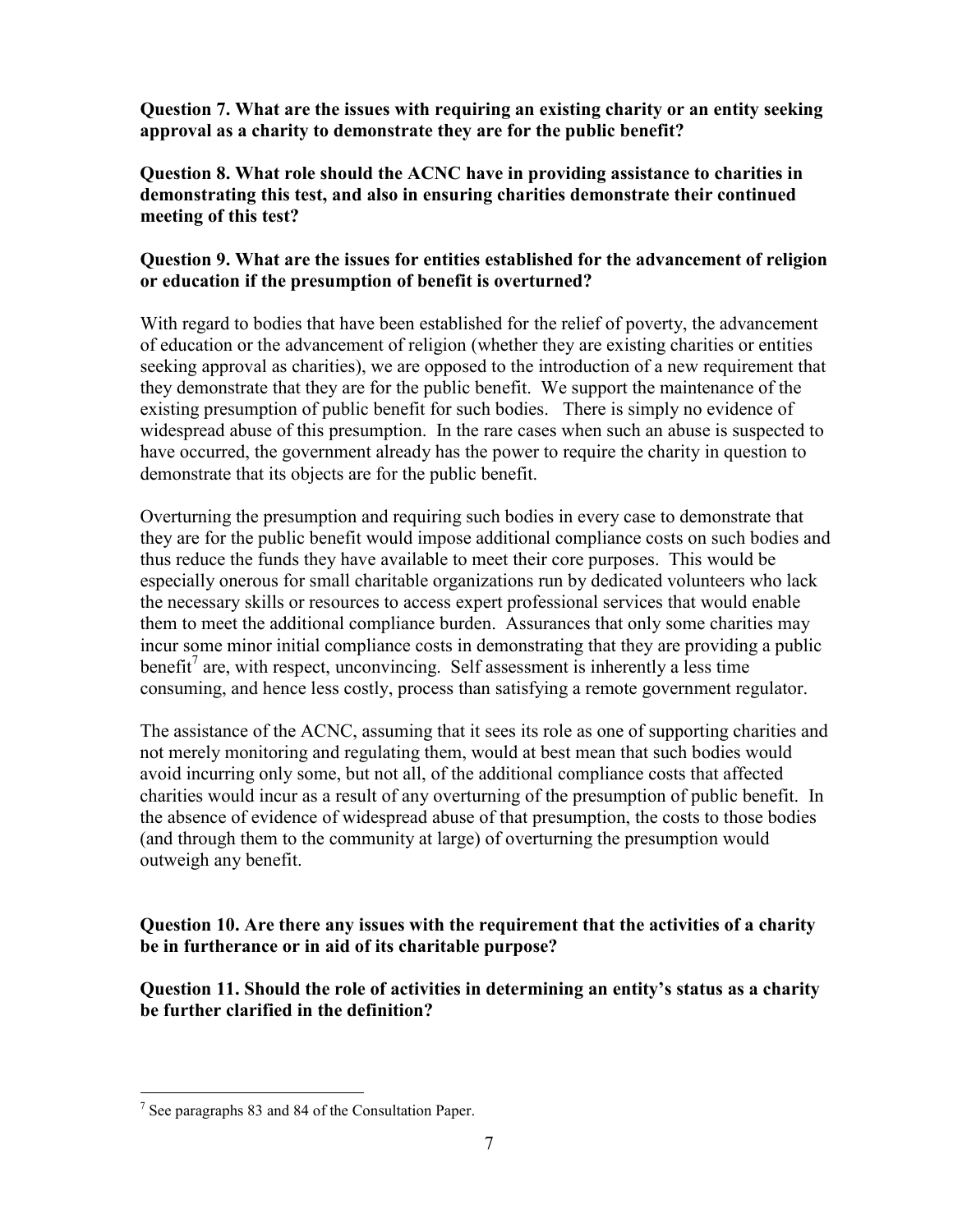We would answer 'Yes' to both questions. We have no difficulty with the current common law position under which both the activities and purposes of an institution need to be considered in determining whether the entity is a charitable institution to ensure that the entity gives effect to its charitable purpose.

However we would oppose any provision such as that contained in the Charities Bill  $2003<sup>8</sup>$  which would require that a charity not engage in activities that do not further, or are not in aid of, its dominant purpose, as this formulation invites misinterpretation. As the High Court recognized in the *Word Investments<sup>9</sup>* decision, and as the government has now accepted, the activities undertaken by an entity need not be intrinsically charitable for the institution to be charitable. This observation is particularly apposite in the case of peak bodies that oversee the activities of associated entities that are themselves incontrovertibly of a charitable nature.

 For the sake of clarification, we would therefore propose that the legislation provide specifically that an entity is not precluded from being a charity only because it undertakes activities that are not intrinsically charitable, so long as those activities are in furtherance or in aid of its charitable purpose in the widest sense.<sup>10</sup> This may in substance have the same effect as the formulation proposed in the Charities Bill 2003, but reverses the emphasis.

Question 12. Are there any issues with the suggested changes to the Charities Bill 2003  **as outlined [in the Consultation Paper] to allow charities to engage in political activities?**

## **Question 13. Are there any issues with prohibiting charities from advocating a political party, or supporting or opposing a candidate for political office?**

 We would answer 'No' to both questions, as our community welcomes these proposed changes. We consider it essential for the sake of clarity in the law that the legislation include a definition of 'political activities' as activities that seek to attempt to change the law or government policy, or decisions of governmental authorities. Such a definition would be in accordance with the relevant case law.

 We would urge the government to broaden the scope of political activities in which a charitable body is allowed to engage. We would propose a requirement that any political activities engaged in by a charitable body must be predominantly in furtherance or in aid of the body's charitable purpose, but may also include political activities that are in furtherance or in aid of any other charitable purpose that is recognized as such by law.

 As to which charitable purposes should be recognized as such by law, we refer you to our response to questions 16 and 17 below. The definition of 'in furtherance or in aid of' should expressly extend to activities that are incidental, ancillary, subsidiary, subordinate or concomitant to, the charitable purpose, in accordance with the case law.

 $8$  Subsection 4(1)(c).

<sup>&</sup>lt;sup>9</sup> *Commissioner of Taxation v Word Investments* [2008] HCA 55 paragraphs [13]-[34].

 $10$  See our answer to Question 1 above at paragraph numbered (ii).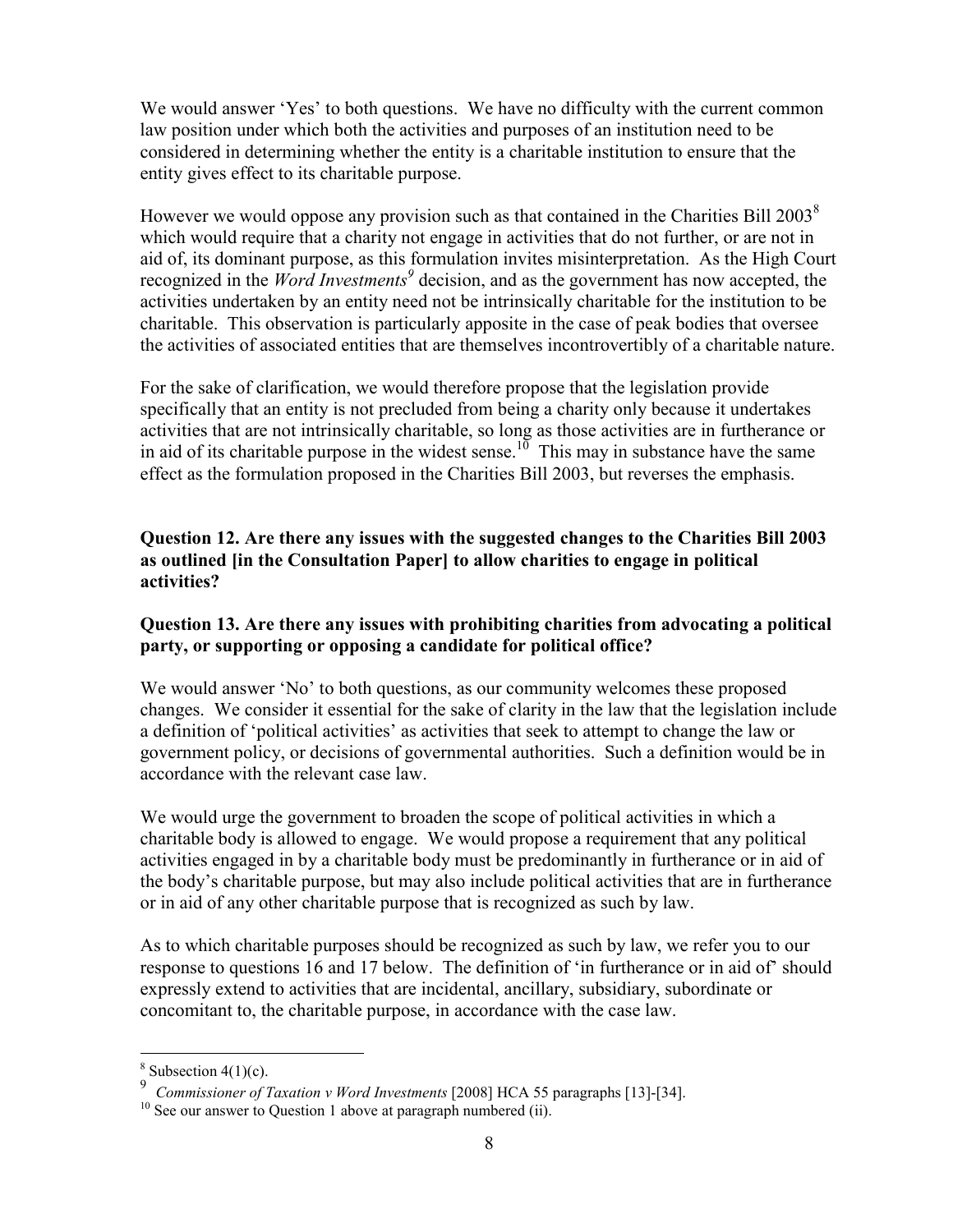### Question 14. Is any further clarification required in the definition on the types of legal  **entity which can be used to operate a charity?**

 We would answer 'No' to this question. In our view it would also be desirable for the government to publish guidelines for proper governance of different types of legal entities that operate as charitable bodies.

# Question 15. In the light of the Central Bayside decision is the existing definition of  **'government body' in the Charities Bill 2003 adequate?**

We make no submission in answer to this question.

# **Question 16. Is the list of charitable purposes in the Charities Bill 2003 and the**   *Extension of Charitable Purposes Act 2004* **an appropriate list of charitable purposes?**

# **Question 17. If not, what other charitable purposes have strong public recognition as charitable which would improve clarity if listed?**

We would answer 'No' to question 16. In our view the list of charitable purposes recognised in the legislation should be comprehensive enough to give expression to the breadth of social needs that exist in contemporary Australia and assimilate 'new social needs as old ones become obsolete or satisfied'.<sup>11</sup>

 This can be achieved by enlarging the list of charitable purposes beyond the categories enumerated in subsection 10(1) of the Charities Bill 2003 and provided for in sections 4, 4A  and 5 of the *Extension of Charitable Purposes Act 2004* (Cth) and by making express provision that the list is inclusive and not exhaustive.

  The provisions of subsections 2, 3, 4 and 5 of section 2 of the *Charities Act 2006* (England and Wales) most closely reflect the position we would support, although obviously references therein to the legislation of England and Wales would need to be altered so as to refer to the equivalent Australian legislation. The relevant provisions appear to have been  replicated in the *Charities Act 2008* (Northern Ireland)*.* The list of charitable purposes expressly recognised in these provisions is comprehensive by current standards, and the legislation is also flexible enough to accommodate additional charitable purposes to meet new social needs that may yet emerge.

 By way of contrast, the charitable purposes enumerated in section 38 of the *Charitable Trusts Act 1957*(New Zealand) seem to reflect the standards of a by-gone era and would not

  <sup>11</sup> *Aid/Watch Incorporated v. Commissioner of Taxation* [2010] HCA 42 at paragraph 18, citing Lord  Wilberforce in *Scottish Burial Reform and Cremation Society v. Glasgow City Corporation* [1967] 3 All ER 215.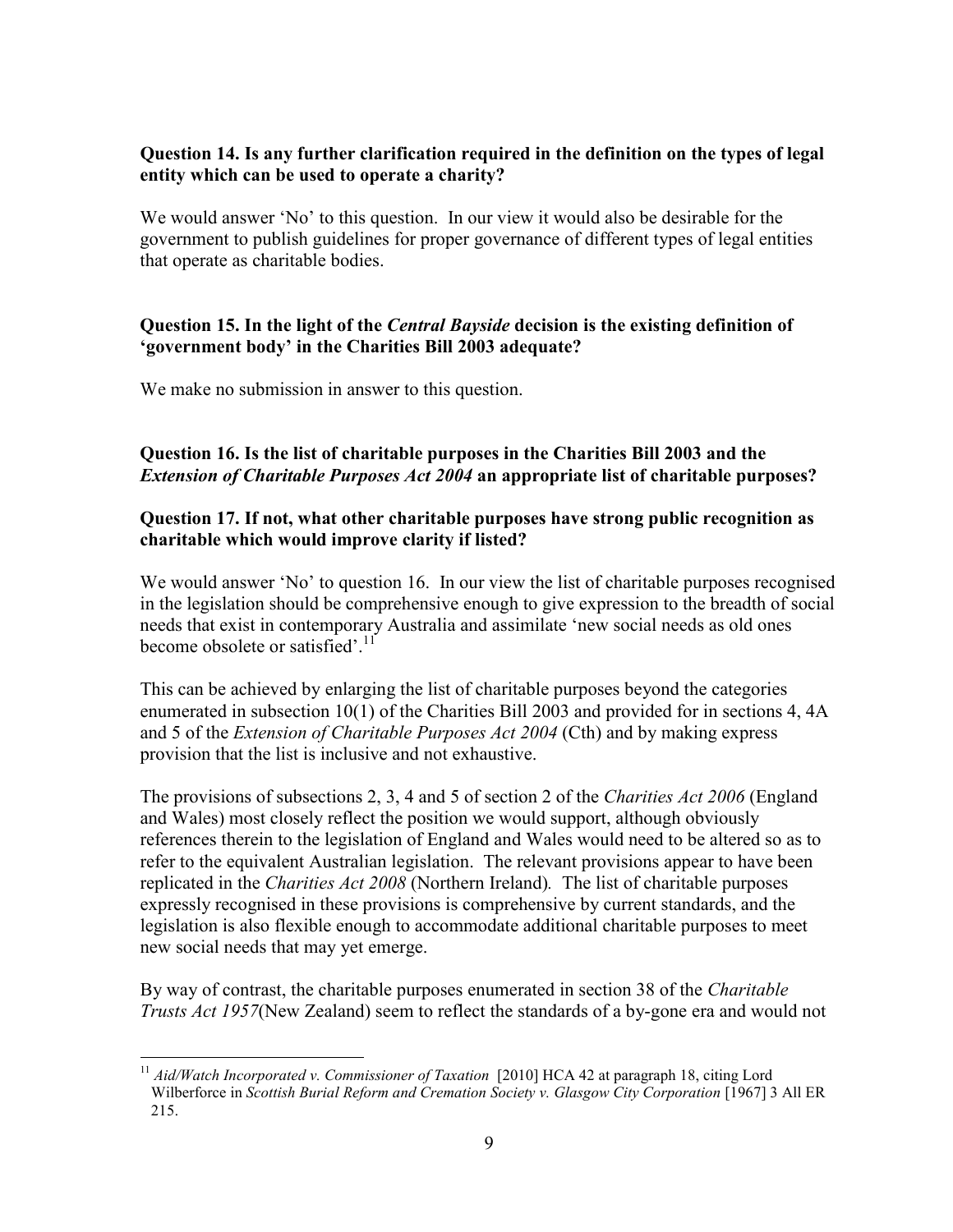express contemporary thinking in Australia as to the kinds of purposes which are considered charitable. In our view this model should be rejected.

#### **Question 18. What changes are required to the Charities Bill 2003 and other Commonwealth, State and Territory laws to achieve a harmonised definition of charity?**

 For the sake of clarity in the law, and consistency of the law applying among Australian citizens living in different States and Territories, we are in favour not only of a harmonized definition of charity but of the relevant law being uniform throughout Australia.

 We therefore agree with the approach of describing an entity firstly as a charity before seeking to narrow those charities that are being identified as eligible for a tax concession.

 In addition, we would support the inclusion of a provision deeming an entity that is currently recognised as a charity at the State or Territory level as being a charity at the Commonwealth level also.

#### **Question 19. What are the current problems and limitations with ADRFs?**

 We would support any legislative changes that will help to achieve the aims listed in paragraph 151 of the Consultation Paper.

## **Question 20. Are there any other transitional issues with enacting a statutory definition of charity?**

 Care needs to be taken to ensure that the enactment of a definition of charity does not impact adversely on existing overseas aid charities.

 Consideration also needs to be given to the impact of any changes to the law concerning the definition of a charity upon currently-existing organisations which are deductible gift  recipients (DGR's) recognised under the *Income Tax Assessment Act 1997*.

 One area that in our view is in urgent need of reform relates to the prohibition against Prescribed Private Funds (PPF) (which are 'pass through' charities) making distributions to public ancillary funds (PAFs). PAFs and PPFs are DGRs classified in **item 2** of the table in  section 3015 (2) of the *Income Tax Assessment Act 1997*, and may only make distributions to other DGRs that are registered in terms of **item 1** of the table (ie which provide benefits directly for authorized charitable purposes and are not 'pass through' funds).

The reason for this appears to be to prevent pass-through funds from dissipating donated funds in administration and operating costs or accumulating the funds and not expending their funds directly for authorized charitable purposes.